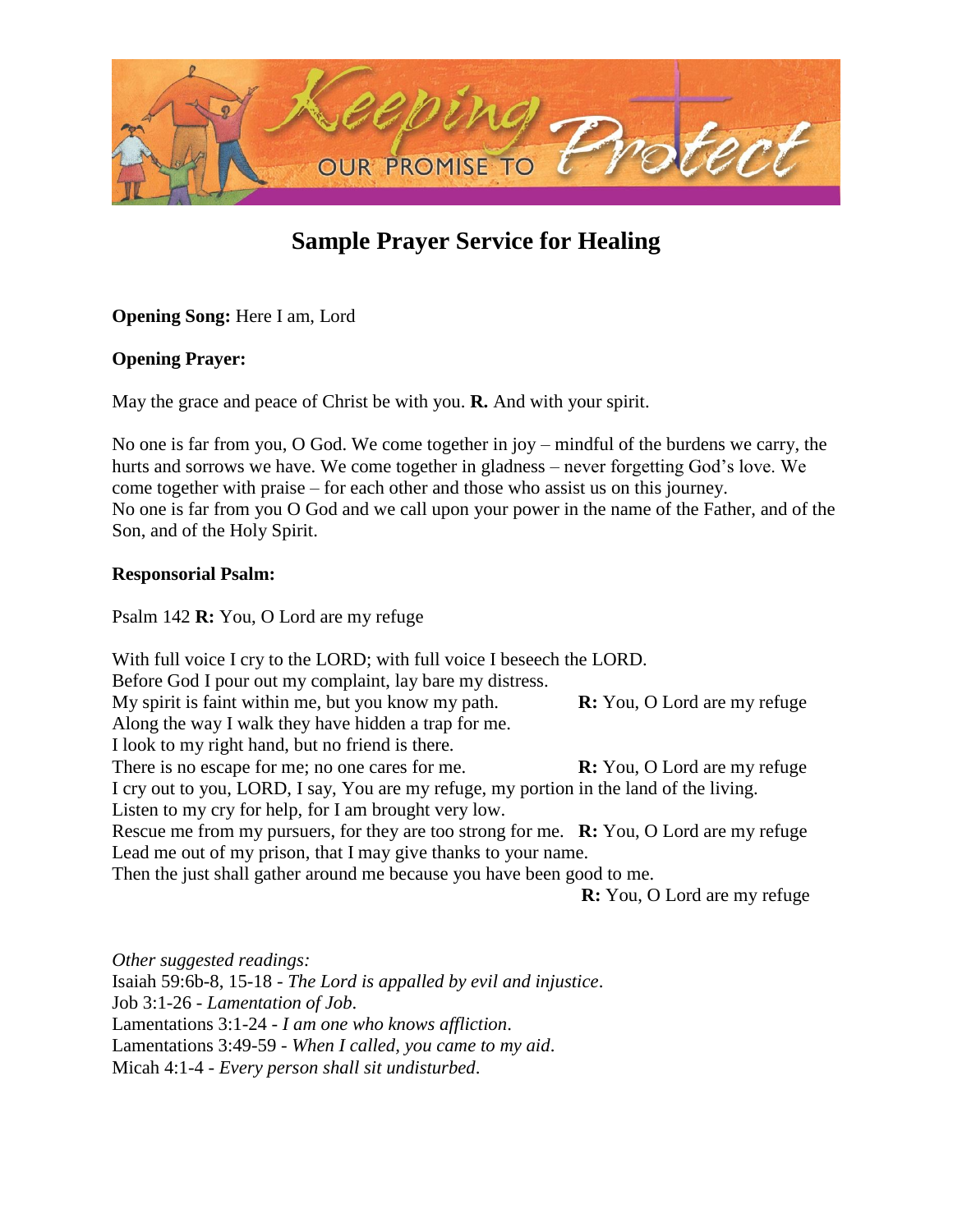#### **The Gospel reading:**

Matthew: 10:28-33 - *Do Not Fear*

And do not be afraid of those who kill the body but cannot kill the soul; rather, be afraid of the one who can destroy both soul and body in Gehenna. Are not two sparrows sold for a small coin? Yet not one of them falls to the ground without your Father's knowledge. Even all the hairs of your head are counted. So do not be afraid; you are worth more than many sparrows. Everyone who acknowledges me before others I will acknowledge before my heavenly Father. But whoever denies me before others, I will deny before my heavenly Father.

*Other suggested readings* Matthew 5:1-10 - *The beatitudes*. Matthew 5:43-48 -*Love your enemies, pray for those who persecute you*. Luke 10:25-37 - *The good Samaritan*

## **Homily helps:**

**God is with us, he will not abandon us Act 2:24-28 God is Love, God is not hate. (God is there to help us not stop us) Faith and Hope (1 peter 1:3-9)**

#### **Intercessions: Response: Christ graciously hear us.**

For community and political leaders to model justice and right living**;** Christ hear us. **R. Christ graciously hear us.**

For priests to truly mirror Christ's goodness and love; Christ hear us. **R. Christ graciously hear us.**

For families to nourish and foster their children; Christ hear us. **R. Christ graciously hear us.** For teachers to respect and call forth the goodness and wholeness in children**;** Christ hear us. **R.** For all adults to enrich the lives of children; Christ hear us. **R**. **Christ graciously hear us.** For all who support and contribute to our ministry; Christ hear us. **R. Christ graciously hear us.** For all the needs of the world; Christ hear us. **R. Christ graciously hear us.**

## **Litany for Healing:**

(During the Litany candles can be lit)

Our response will be Save, heal and protect them, O Lord!

For children wounded and tearful; **save, heal and protect them, O Lord!** For children confused or alone; **save, heal and protect them, O Lord!**  For children afraid or abandoned; **save, heal and protect them, O Lord!**  For children beaten; **save, heal and protect them, O Lord!**  For children who sleep in fear; **save, heal and protect them, O Lord!**  For children afraid to go home; **save, heal and protect them, O Lord!**